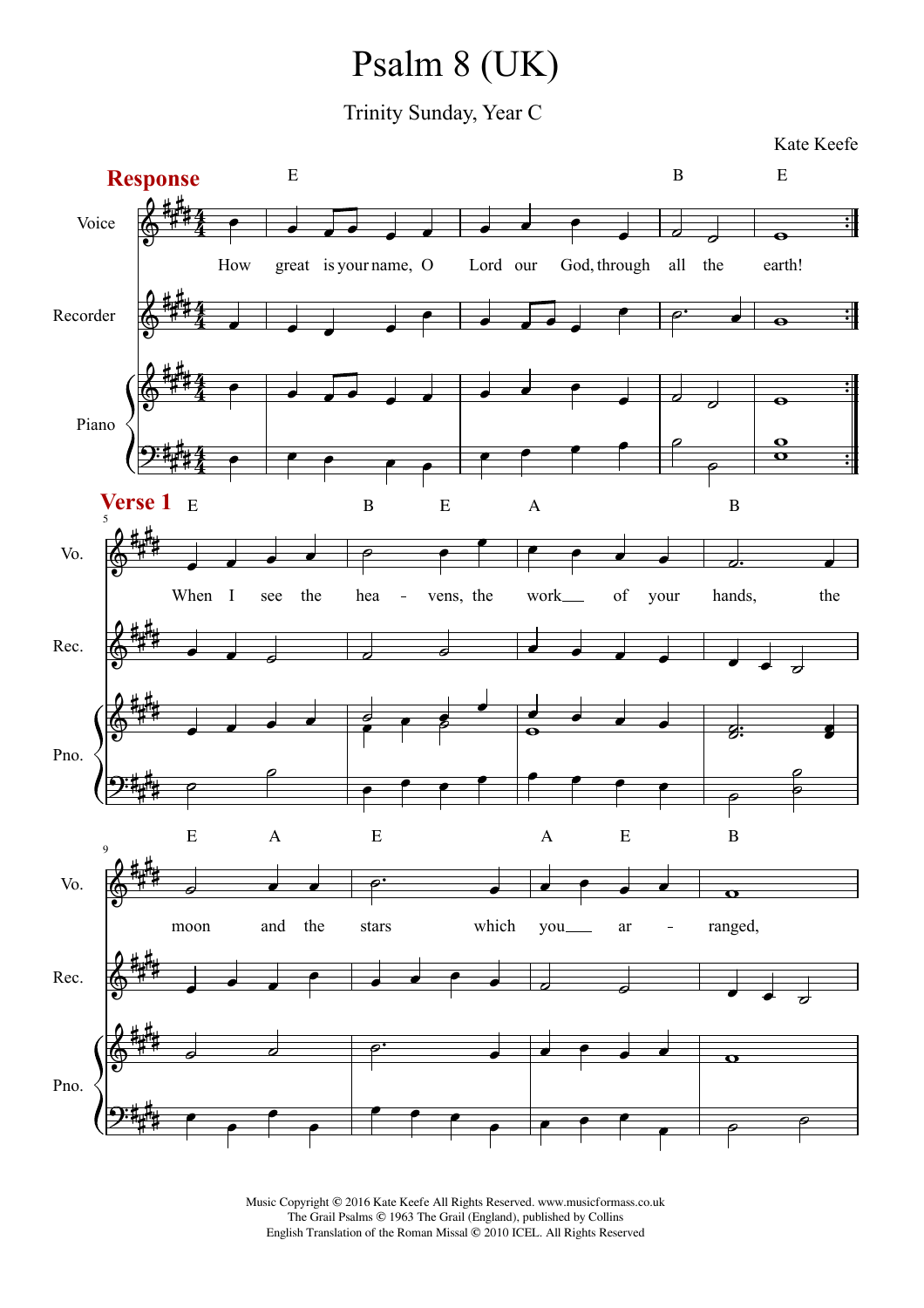





2 English Translation of the Roman Missal © 2010 ICEL. All Rights Reserved Music Copyright © 2016 Kate Keefe All Rights Reserved. www.musicformass.co.uk The Grail Psalms © 1963 The Grail (England), published by Collins English Translation of the Roman Missal © 2010 ICEL. All Rights Reserved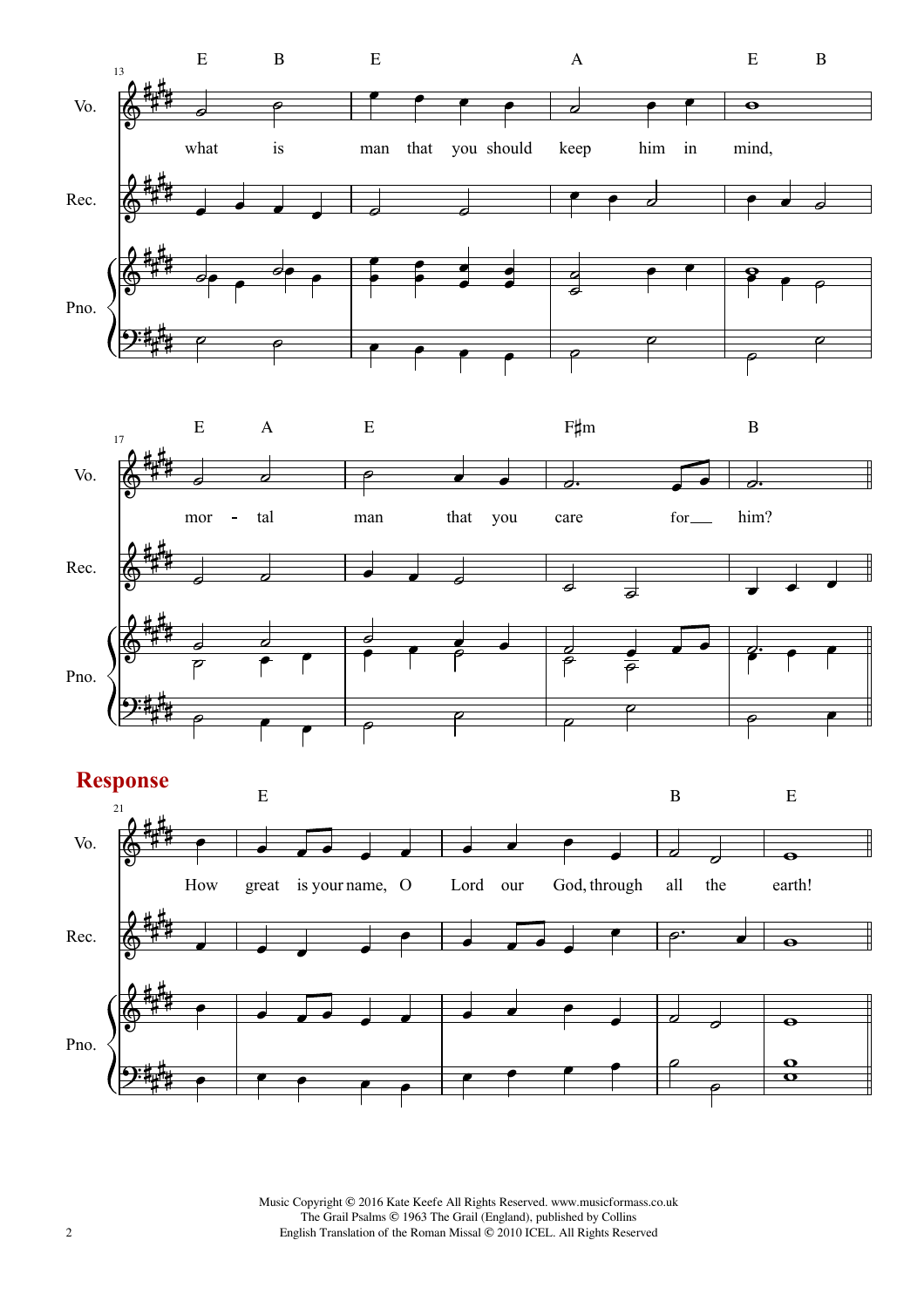

Music Copyright © 2016 Kate Keefe All Rights Reserved. www.musicformass.co.uk The Grail Psalms © 1963 The Grail (England), published by Collins English Translation of the Roman Missal © 2010 ICEL. All Rights Reserved 3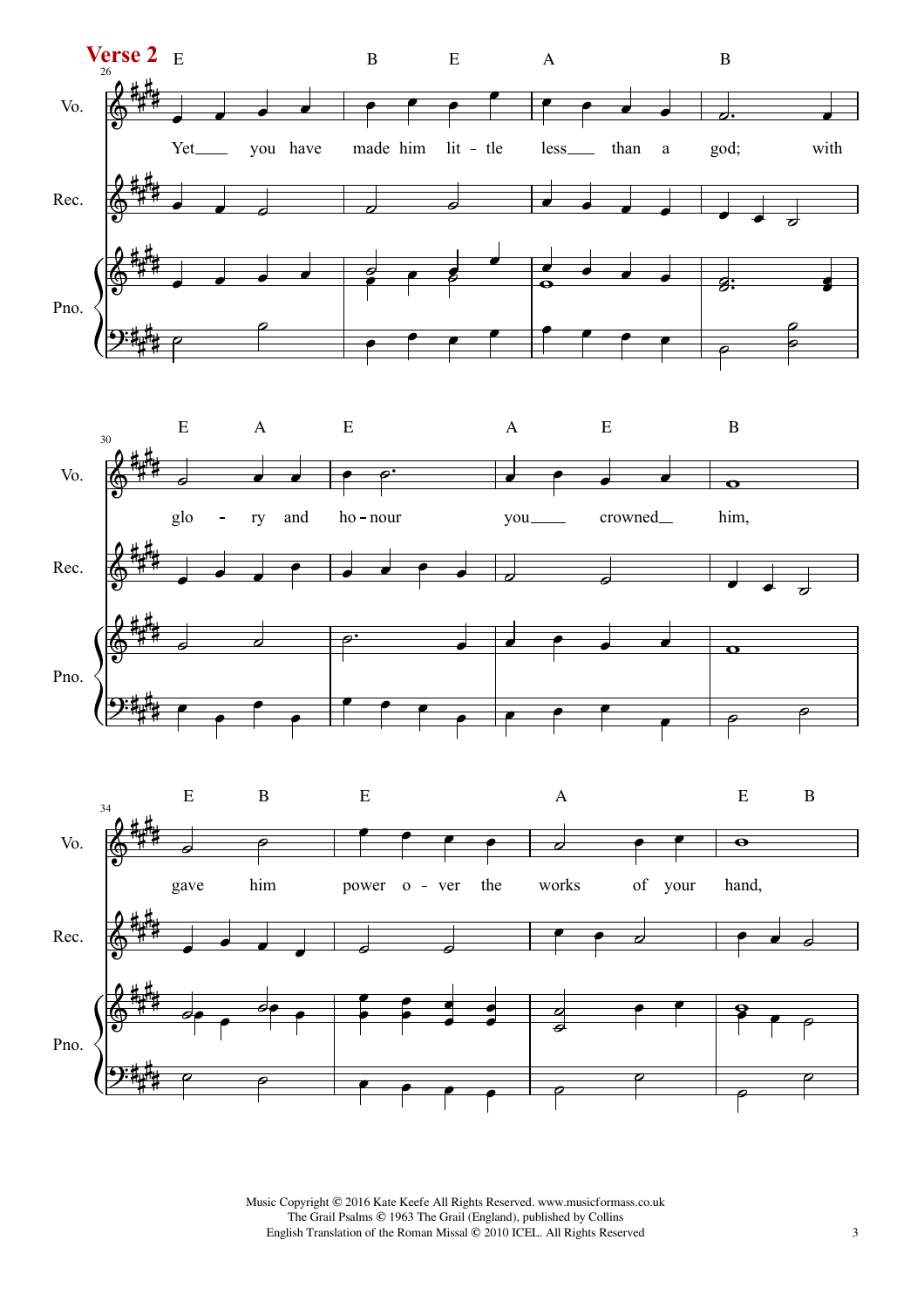





4 English Translation of the Roman Missal © 2010 ICEL. All Rights Reserved Music Copyright © 2016 Kate Keefe All Rights Reserved. www.musicformass.co.uk The Grail Psalms © 1963 The Grail (England), published by Collins English Translation of the Roman Missal © 2010 ICEL. All Rights Reserved